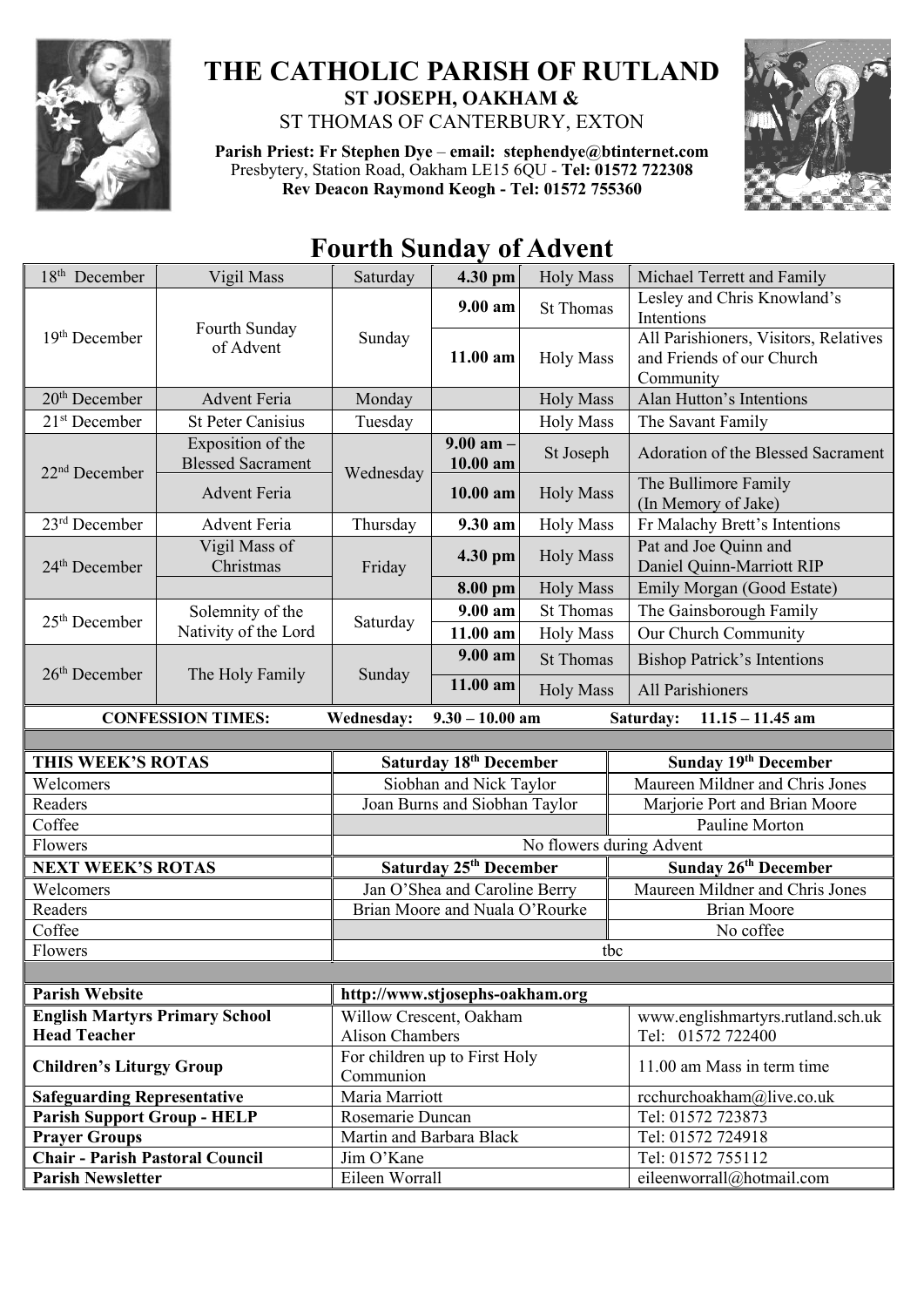**Please pray for the following who are ill:** *Colleen Lully, Mary Hurst, Sarah Ennis, Marie-Jeanne LloydHughes, Philip Quinn, Teresa Thompson, Sharon Larkworthy, Halina Woolford, Myra Smith, Janet and Barry ChalmersStevens, Fr David Bowler, Annie Welsh, Floss Jepson, Joy Widdows, Krystyna Chritchlow, Sally Blythin, Richard Goodger, Jim Whalley, Anne Stevenson, Fr John Trenchard, Elisabeth Simpson, Florence Valentine, Alison Pepperdine. Neil Mackenzie, David Price, Fr Kevin Gradwell, Moira McCormick, Claire Smith, Fiona Ruddle, Elsie Fay, Calum Simpson and Angela Munton If you cannot see your loved one's name in this sick list online you need to sign a consent form – please email Maria at*[rcchurchoakham@live.co.uk](mailto:rcchurchoakham@live.co.uk)

*Anniversaries Evelyn Bush, Margaret Seabrook, Helen Cooke, Charles Hobbs, Margaret Battersly, Thomas Wilson, Vivien Panter, Jake Bullimore, Jessie Wigginton, Mary Turnbull, William Coughlin, Edmund Rauscher, Colin Larkin and Betty Hope*

| <b>Last Week's Collection</b><br>£68.00<br>Envelopes<br>Loose Plate<br>£204.19<br><b>Standing Orders</b><br>£630.00<br>£902.19<br>Total | <b>Fr Stephen and Deacon Raymond</b> wish All Parishioners,<br>Visitors, Relatives and Friends of Our Church Community a<br>very Happy and Holy Christmas. |
|-----------------------------------------------------------------------------------------------------------------------------------------|------------------------------------------------------------------------------------------------------------------------------------------------------------|
| <b>Don't forget</b> to join us for coffee                                                                                               | <b>Bereavement Support Group</b> for anyone with past or present difficulties, begins                                                                      |

after Holy Mass on Wednesday and Sunday. on  $17<sup>th</sup>$  January 2022 at  $2.30 - 4.00$  pm in the Meeting Room. No need to book, you'll be very welcome.

**Aid for Chad and Peru** If you still have some Christmas shopping to do and you'd like something a bit different, do come and look at the stall on Saturday and Sunday in the meeting room! The colourful items come direct to us from the shanty towns in Lima which has been so badly hit in the pandemic. By supporting our tiny charity, you are directly helping to feed the hungry. Every penny reaches them. Thank you so much for your support.

**The Parish Christmas Card** is now available to sign. Instead of sending greetings to individual parishioners, why not put the money you would have spent to support the homeless. This year's appeal is The Cardinal Hume Centre. For more information, visit [https://www.cardinalhumecentre.org.uk](https://www.cardinalhumecentre.org.uk/)

**Face Coverings** HM Government has made the wearing of face covering mandatory (a legal requirement) in Places of Worship. When singing, you MUST have a facecovering. If you have a face covering exemption, please wear a face covering if you wish to sing or please refrain from singing.

**Faith in Families** The last collection for Faith in Families will be the CRIB OFFERING. After 31<sup>st</sup> December, Faith in Families will merge with "Adoption Focus". If you have standing order/direct debit with Faith in Families, you will need to cancel them. If you would like to continue to support the charity, please go to the new website:

<https://www.adoption-focus.org.uk/> where you will find all the relevant information. A huge thank you for all your support for over 70+ years.

|                                                  | Mary's Meals Thank you for all your wonderful   Nativity Crib A parishioner has 2 nativity cribs they would like to give |
|--------------------------------------------------|--------------------------------------------------------------------------------------------------------------------------|
| support for Mary's Meals during 2021. It is very | away (one wooden/one porcelain) to anyone who would like them. If you                                                    |
| much appreciated.                                | are interested, please contact Maria at rcchurchoakham@live.co.uk                                                        |
|                                                  |                                                                                                                          |

## **English Martyrs School News**

**For Christmas Jumper day** this year, in exchange for wearing their jumper, the children donated a gift each which we shared amongst the elderly members of the parish and residents of local care homes.

**Congratulations to Mrs Aparicio**, a member of our staff, who has qualified as a Forest School Leader following her training. She helps run the Forest School sessions for our children at Rutland Farm Park.

**Thanks to the fundraising FEM** have managed to do over the last year, we have just purchased 12 new iPads which should arrive in January. Thank you to everyone who supports FEM's fundraising efforts.

**We wish all the parishioners a happy and safe Christmas, from all of us at English Martyrs.**

**CAFOD** is combining efforts with the DEC to launch the Afghanistan Crisis Appeal. In Afghanistan, 8 million people are on the brink of famine because of drought, collapsing economy, food shortages, conflict, and COVID. CAFOD is supporting sister Caritas agencies to reach communities most in need with food, clean water, and fuel. During Advent, when we open ourselves to the needs of others, let's do all that we can to save lives. You can donate on the CAFOD

website: [cafod.org.uk/AfghanistanAppeal](https://cafod.org.uk/Give/Donate-to-Emergencies/Afghanistan-Crisis-Appeal)

**LACY (Leicestershire Active Catholic Youth) – "Have Your Say" – Synod 2021/2023** Due to the rising number of infections with COVID at the present time, LACY have decided that instead of meeting at St Patrick's, Leicester for our event for young people entitled "HAVE YOUR SAY – Synod '21-'23", this will now take place via Zoom on 9th January 2022 at 4.00 pm. A great opportunity for input about the Synod, discussion and fun time and a short liturgy will be shared together. Save the date! Save the time! We look forward to seeing all young people, families and friends. (Please note that all young people under the age of 18 should be present with an adult.) Line in details for Zoom will be sent out at the beginning of January to schools and parishes and may also be found on our Facebook page @LACYcatholicyouthleics. Contact details: [paulinepayne@hotmail.com](mailto:paulinepayne@hotmail.com) or [claudiacoxon@googlemail.com](mailto:claudiacoxon@googlemail.com)

**Let's fan the flame and share our ideas with our Bishop, our Priests and each other!**